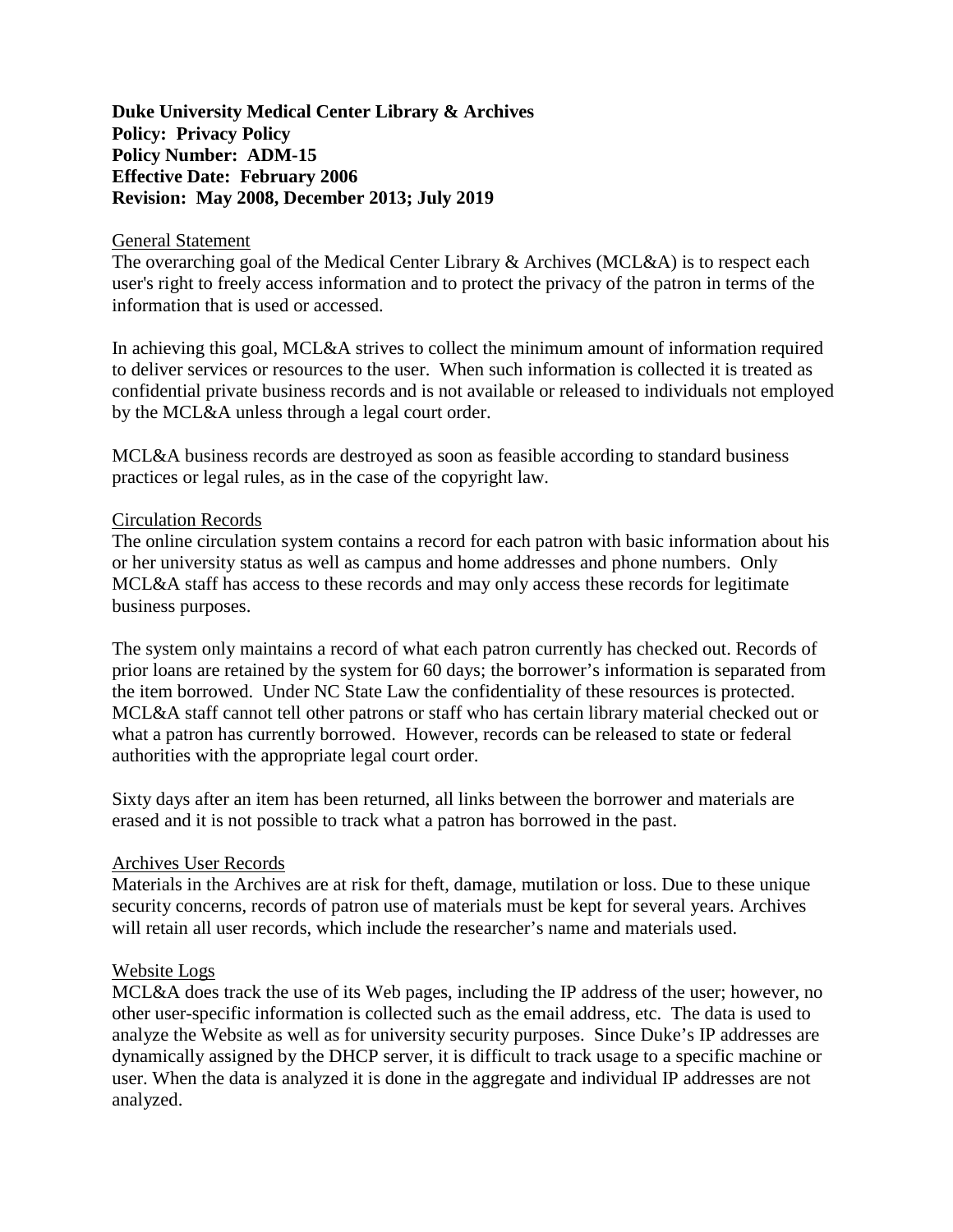## Computer Workstations

MCL&A does not monitor use at individual workstations. The cache of the computers is erased on a regular basis. MCL&A blocks storage of personal files on its public workstations and asks patrons to save files on media, which belongs to the patron. No email accounts or files are maintained on public workstations. Information Technology Services does clean off head-drives on a regular basis in case extraneous files are saved. All old workstations are disposed of according to Duke policy so that hard drives are completely erased.

## Library Resource Accounts

Personal accounts to various library resources are maintained by the Library to provide access to features and functions only available through individual passwords. The Library does not track individual use, but terms of service may vary with individual resource providers and users should read end user license agreements when creating accounts.

The Library does not maintain or track data by individuals, but with a legal court order the government through the police or other federal agency can request that data from the relevant resource providers.

### Interlibrary Loan and Photocopy Requests

The Library is required under the US Copyright Law to maintain records of all interlibrary loans obtained from other libraries as well as any photocopies made for faculty, staff or students. The requestor's name is retained on these records, which must be kept for three years after the request is filled. The Library routinely destroys these records once the three-year period has expired.

## Bills and Invoices

The MCL&A must retain all financial records for 5 to 7 years, depending on the type of record. These documents do contain patron names and the services delivered to them. The MCL&A destroys these records as soon as Duke financial policies allow.

#### Surveys and Prize Drawings

The MCL&A occasionally has activities when a patron may decide to identify themselves.

Surveys conducted by MCL&A are usually anonymous unless samples are provided through Institutional Research. Data analysis is done on the aggregate level or by groups. IP addresses may be collected as part of the survey data, but these are not analyzed or linked with the responses. Sometimes a survey will provide the option for patrons to leave name and contact information in order to enter a drawing or leave a comment This information is kept confidential.

## VPN/Net ID Accounts

The VPN and NetID accounts are used to access Duke resources. However, MCL&A does not provide and is not responsible for the use of these systems. If you are concerned about privacy should contact DHTS regarding their Health System VPN accounts and OIT for the privacy of NetIDs and University VPN accounts.

#### Monitoring of Unauthorized Use of Licensed Resources

Publishers of databases and online journals require that the MCL&A monitor access for unauthorized use, such as a non-Duke person using a Duke account to access resources or a